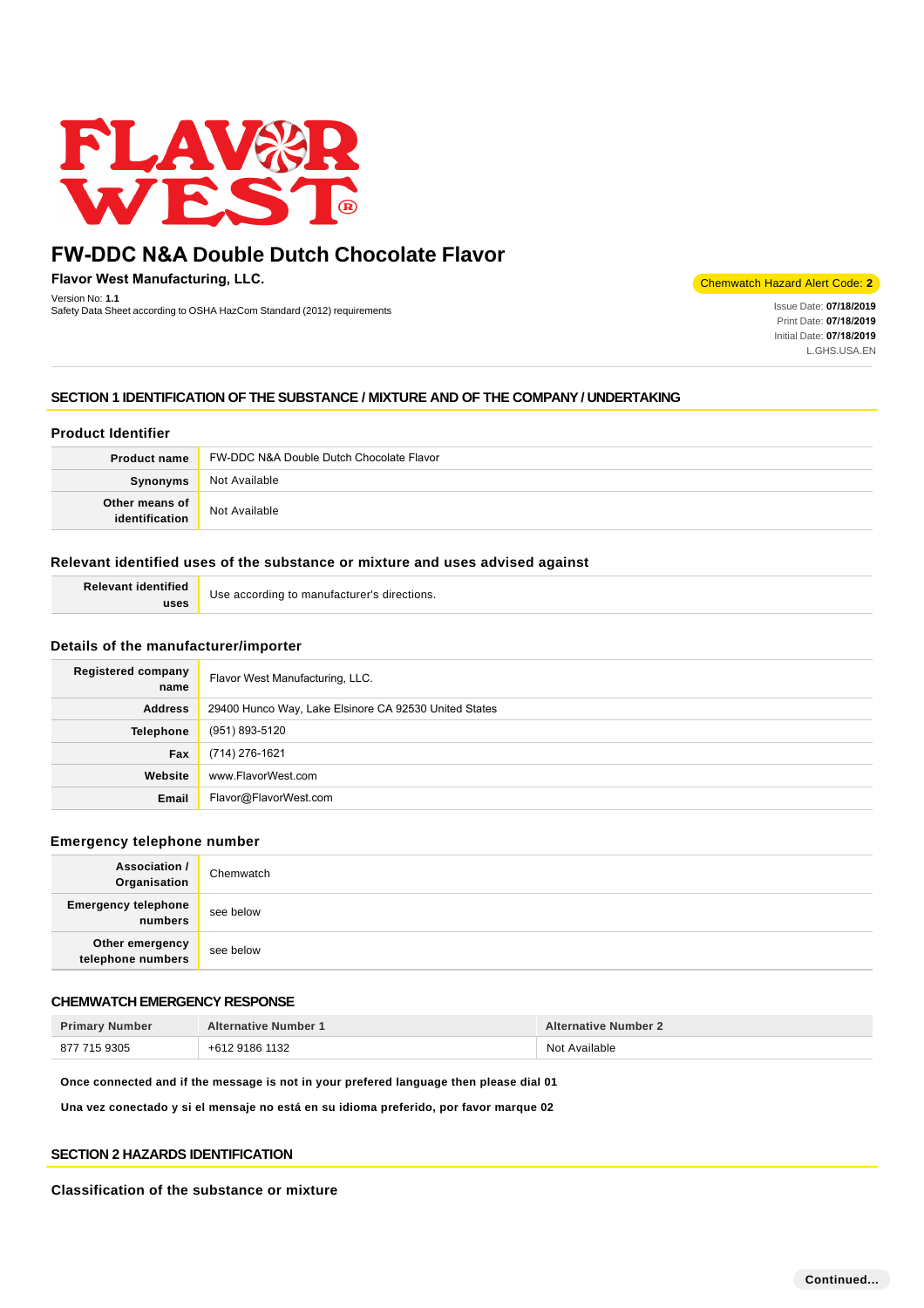

|  | <b>GHS Classification</b> Eye Irritation Category 2B |
|--|------------------------------------------------------|
|--|------------------------------------------------------|

### **Label elements**

| <b>GHS label elements</b> | Not Applicable |
|---------------------------|----------------|
|                           |                |
| <b>SIGNAL WORD</b>        | <b>WARNING</b> |
|                           |                |

# **Hazard statement(s)**

| H <sub>320</sub> | Causes eye irritation |
|------------------|-----------------------|
|------------------|-----------------------|

# **Precautionary statement(s) Prevention**

|  | <b>P264</b> Wash all exposed external body areas thoroughly after handling. |
|--|-----------------------------------------------------------------------------|
|--|-----------------------------------------------------------------------------|

# **Precautionary statement(s) Response**

| P305+P351+P338 | IF IN EYES: Rinse cautiously with water for several minutes. Remove contact lenses, if present and easy to do. Continue<br>rinsina. |
|----------------|-------------------------------------------------------------------------------------------------------------------------------------|
| P337+P313      | If eye irritation persists: Get medical advice/attention.                                                                           |

# **Precautionary statement(s) Storage**

**Precautionary statement(s) Disposal**

# **SECTION 3 COMPOSITION / INFORMATION ON INGREDIENTS**

# **Substances**

See section below for composition of Mixtures

### **Mixtures**

| <b>CAS No</b> | %[weight]    | Name             |
|---------------|--------------|------------------|
| 57-55-6       | 80-83        | propylene glycol |
| 121-33-5      | $1.5 - 2.25$ | vanillin         |
| 72-18-4       | $0.1 - 0.5$  | L-valine         |
| 8002-31-1     | $0.5 - 1$    | cocoa butter     |
|               |              |                  |

# **SECTION 4 FIRST AID MEASURES**

# **Description of first aid measures**

| <b>Eye Contact</b>  | If this product comes in contact with the eyes:<br>▶ Wash out immediately with fresh running water.<br>Ensure complete irrigation of the eye by keeping eyelids apart and away from eye and moving the eyelids by occasionally<br>lifting the upper and lower lids.<br>► Seek medical attention without delay; if pain persists or recurs seek medical attention.<br>▶ Removal of contact lenses after an eye injury should only be undertaken by skilled personnel. |
|---------------------|----------------------------------------------------------------------------------------------------------------------------------------------------------------------------------------------------------------------------------------------------------------------------------------------------------------------------------------------------------------------------------------------------------------------------------------------------------------------|
| <b>Skin Contact</b> | If skin contact occurs:<br>Immediately remove all contaminated clothing, including footwear.<br>Flush skin and hair with running water (and soap if available).<br>▶ Seek medical attention in event of irritation.                                                                                                                                                                                                                                                  |
| Inhalation          | If fumes or combustion products are inhaled remove from contaminated area.<br>Lay patient down. Keep warm and rested.<br>► Prostheses such as false teeth, which may block airway, should be removed, where possible, prior to initiating first aid<br>procedures.                                                                                                                                                                                                   |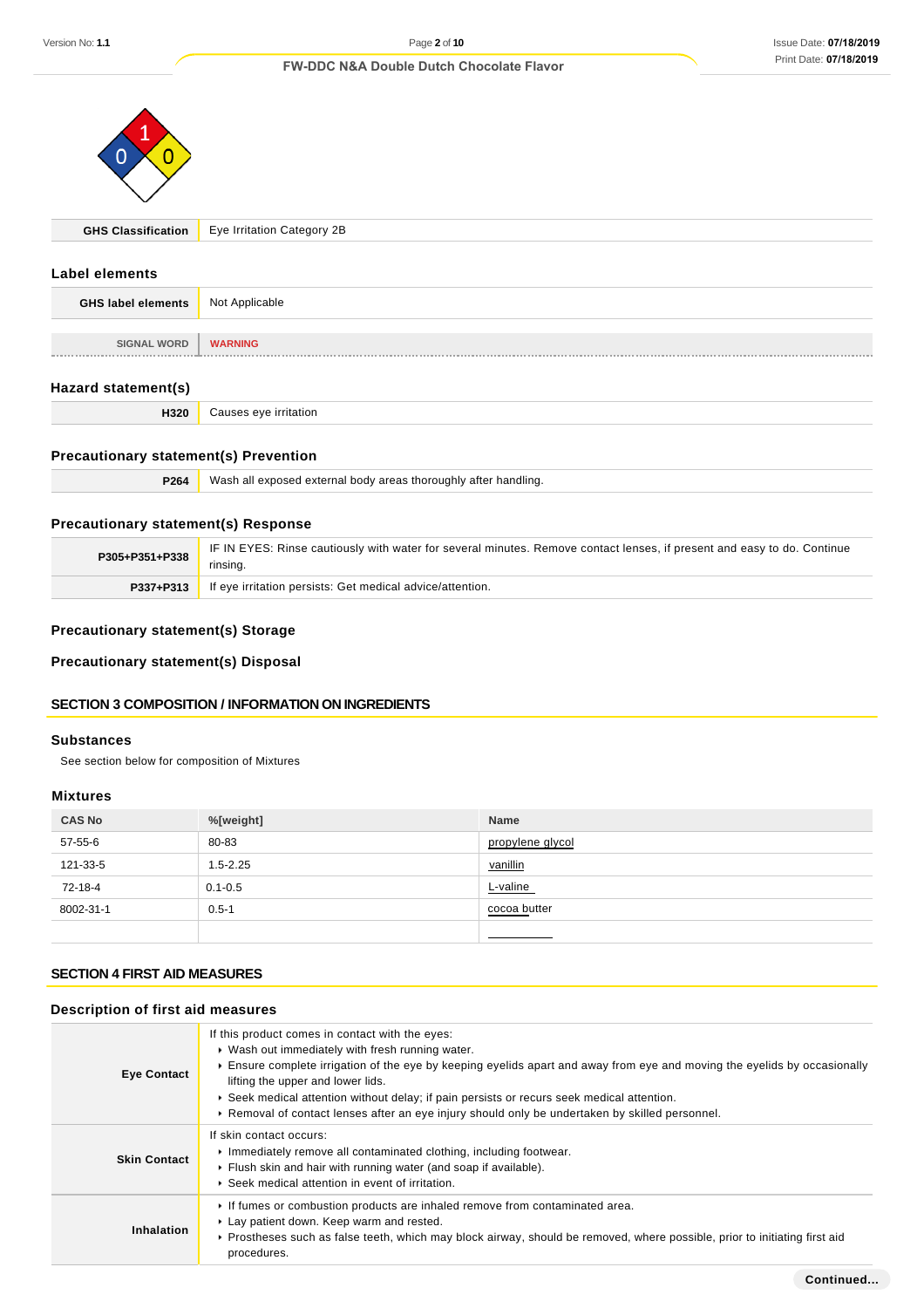|           | Apply artificial respiration if not breathing, preferably with a demand valve resuscitator, bag-valve mask device, or pocket<br>mask as trained. Perform CPR if necessary.<br>Transport to hospital, or doctor.                                                                                                                                                                                                                                                                                   |
|-----------|---------------------------------------------------------------------------------------------------------------------------------------------------------------------------------------------------------------------------------------------------------------------------------------------------------------------------------------------------------------------------------------------------------------------------------------------------------------------------------------------------|
| Ingestion | If swallowed do <b>NOT</b> induce vomiting.<br>If vomiting occurs, lean patient forward or place on left side (head-down position, if possible) to maintain open airway and<br>prevent aspiration.<br>• Observe the patient carefully.<br>▶ Never give liquid to a person showing signs of being sleepy or with reduced awareness; i.e. becoming unconscious.<br>Give water to rinse out mouth, then provide liquid slowly and as much as casualty can comfortably drink.<br>Seek medical advice. |

### **Indication of any immediate medical attention and special treatment needed**

- Polyethylene glycols are generally poorly absorbed orally and are mostly unchanged by the kidney.
- Dermal absorption can occur across damaged skin (e.g. through burns) leading to increased osmolality, anion gap metabolic acidosis, elevated calcium, low ionised calcium, CNS depression and renal failure.
- **Treatment consists of supportive care.**

[Ellenhorn and Barceloux: Medical Toxicology]

Propylene glycol is primarily a CNS depressant in large doses and may cause hypoglycaemia, lactic acidosis and seizures.

- The usual measures are supportive care and decontamination (Ipecac/ lavage/ activated charcoal/ cathartics), within 2 hours of exposure should suffice.
- Check the anion gap, arterial pH, renal function and glucose levels.

Ellenhorn and Barceloux: Medical Toxicology

### **SECTION 5 FIREFIGHTING MEASURES**

# **Extinguishing media**

| Alcohol stable foam.<br>▶ Dry chemical powder.         |
|--------------------------------------------------------|
| ▶ BCF (where regulations permit).<br>▶ Carbon dioxide. |

# **Special hazards arising from the substrate or mixture**

| <b>Fire Incompatibility</b> | Avoid contamination with oxidising agents i.e. nitrates, oxidising acids, chlorine bleaches, pool chlorine etc. as ignition may<br>result |
|-----------------------------|-------------------------------------------------------------------------------------------------------------------------------------------|
|                             |                                                                                                                                           |

# **Advice for firefighters**

| <b>Fire Fighting</b>         | Alert Fire Brigade and tell them location and nature of hazard.<br>▶ Wear full body protective clothing with breathing apparatus.<br>▶ Prevent, by any means available, spillage from entering drains or water course.<br>► Use water delivered as a fine spray to control fire and cool adjacent area. |
|------------------------------|---------------------------------------------------------------------------------------------------------------------------------------------------------------------------------------------------------------------------------------------------------------------------------------------------------|
| <b>Fire/Explosion Hazard</b> | Combustible.<br>Slight fire hazard when exposed to heat or flame.<br>► Heating may cause expansion or decomposition leading to violent rupture of containers.<br>• On combustion, may emit toxic fumes of carbon monoxide (CO).                                                                         |

#### **SECTION 6 ACCIDENTAL RELEASE MEASURES**

### **Personal precautions, protective equipment and emergency procedures**

| <b>Minor Spills</b> | Remove all ignition sources.<br>• Clean up all spills immediately.<br>Avoid breathing vapours and contact with skin and eyes.<br>► Control personal contact with the substance, by using protective equipment. |             |                                                                                                |  |                   |        |                    |
|---------------------|----------------------------------------------------------------------------------------------------------------------------------------------------------------------------------------------------------------|-------------|------------------------------------------------------------------------------------------------|--|-------------------|--------|--------------------|
| <b>Major Spills</b> | Chemical Class: alcohols and glycols<br>SORBENT<br><b>TYPE</b>                                                                                                                                                 | <b>RANK</b> | For release onto land: recommended sorbents listed in order of priority.<br><b>APPLICATION</b> |  | <b>COLLECTION</b> |        | <b>LIMITATIONS</b> |
|                     | <b>LAND SPILL - SMALL</b><br>cross-linked polymer - particulate                                                                                                                                                |             |                                                                                                |  | shovel            | shovel | <b>R. W. SS</b>    |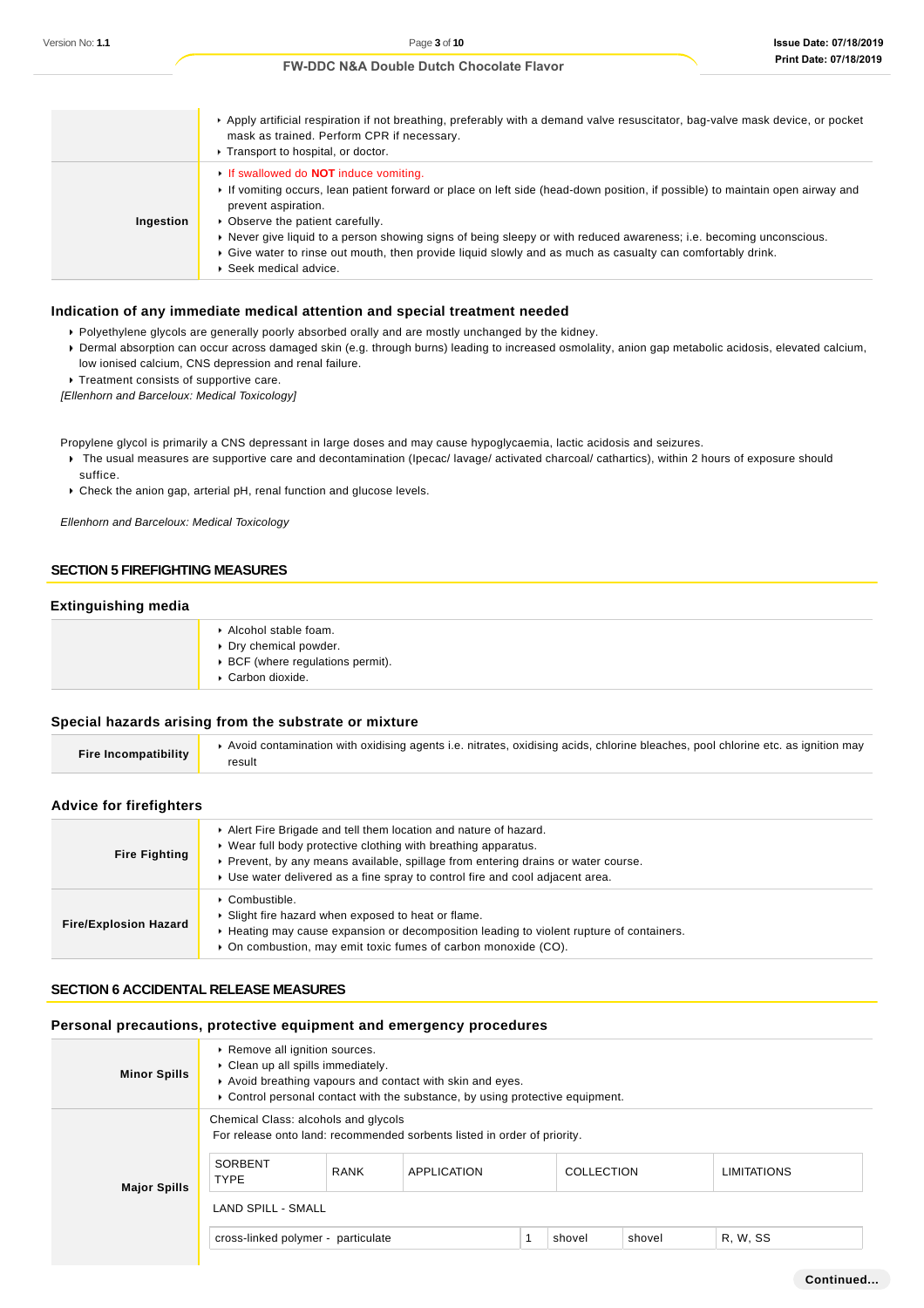| Version No: 1.1                                     | Page 4 of 10<br><b>FW-DDC N&amp;A Double Dutch Chocolate Flavor</b>                                                                                                                                                                                                                                                                                                                                                                                                                                                                                                                                                                                                                                                                                                                                                                                                                                                                                                                                                                                                                           |                         |        |            | <b>Issue Date: 07/18/2</b><br><b>Print Date: 07/18/2</b> |  |
|-----------------------------------------------------|-----------------------------------------------------------------------------------------------------------------------------------------------------------------------------------------------------------------------------------------------------------------------------------------------------------------------------------------------------------------------------------------------------------------------------------------------------------------------------------------------------------------------------------------------------------------------------------------------------------------------------------------------------------------------------------------------------------------------------------------------------------------------------------------------------------------------------------------------------------------------------------------------------------------------------------------------------------------------------------------------------------------------------------------------------------------------------------------------|-------------------------|--------|------------|----------------------------------------------------------|--|
|                                                     |                                                                                                                                                                                                                                                                                                                                                                                                                                                                                                                                                                                                                                                                                                                                                                                                                                                                                                                                                                                                                                                                                               |                         |        |            |                                                          |  |
|                                                     | cross-linked polymer - pillow                                                                                                                                                                                                                                                                                                                                                                                                                                                                                                                                                                                                                                                                                                                                                                                                                                                                                                                                                                                                                                                                 | $\mathbf{1}$            | throw  | pitchfork  | R, DGC, RT                                               |  |
|                                                     | sorbent clay - particulate                                                                                                                                                                                                                                                                                                                                                                                                                                                                                                                                                                                                                                                                                                                                                                                                                                                                                                                                                                                                                                                                    | $\overline{\mathbf{c}}$ | shovel | shovel     | R, I, P                                                  |  |
|                                                     | wood fiber - pillow                                                                                                                                                                                                                                                                                                                                                                                                                                                                                                                                                                                                                                                                                                                                                                                                                                                                                                                                                                                                                                                                           | 3                       | throw  | pitchfork  | R, P, DGC, RT                                            |  |
|                                                     | treated wood fiber - pillow                                                                                                                                                                                                                                                                                                                                                                                                                                                                                                                                                                                                                                                                                                                                                                                                                                                                                                                                                                                                                                                                   | 3                       | throw  | pitchfork  | DGC, RT                                                  |  |
|                                                     | foamed glass - pillow                                                                                                                                                                                                                                                                                                                                                                                                                                                                                                                                                                                                                                                                                                                                                                                                                                                                                                                                                                                                                                                                         | 4                       | throw  | pichfork   | R, P, DGC, RT                                            |  |
|                                                     | LAND SPILL - MEDIUM                                                                                                                                                                                                                                                                                                                                                                                                                                                                                                                                                                                                                                                                                                                                                                                                                                                                                                                                                                                                                                                                           |                         |        |            |                                                          |  |
|                                                     | cross-linked polymer - particulate                                                                                                                                                                                                                                                                                                                                                                                                                                                                                                                                                                                                                                                                                                                                                                                                                                                                                                                                                                                                                                                            | 1                       | blower | skiploader | R,W, SS                                                  |  |
|                                                     | polypropylene - particulate                                                                                                                                                                                                                                                                                                                                                                                                                                                                                                                                                                                                                                                                                                                                                                                                                                                                                                                                                                                                                                                                   | 2                       | blower | skiploader | W, SS, DGC                                               |  |
|                                                     | sorbent clay - particulate                                                                                                                                                                                                                                                                                                                                                                                                                                                                                                                                                                                                                                                                                                                                                                                                                                                                                                                                                                                                                                                                    | 2                       | blower | skiploader | R, I, W, P, DGC                                          |  |
|                                                     | polypropylene - mat                                                                                                                                                                                                                                                                                                                                                                                                                                                                                                                                                                                                                                                                                                                                                                                                                                                                                                                                                                                                                                                                           | 3                       | throw  | skiploader | DGC, RT                                                  |  |
|                                                     | expanded mineral - particulate                                                                                                                                                                                                                                                                                                                                                                                                                                                                                                                                                                                                                                                                                                                                                                                                                                                                                                                                                                                                                                                                | 3                       | blower | skiploader | R, I, W, P, DGC                                          |  |
|                                                     | polyurethane - mat                                                                                                                                                                                                                                                                                                                                                                                                                                                                                                                                                                                                                                                                                                                                                                                                                                                                                                                                                                                                                                                                            | $\overline{4}$          | throw  | skiploader | DGC, RT                                                  |  |
|                                                     | I: Not incinerable<br>P: Effectiveness reduced when rainy<br>RT Not effective where terrain is rugged<br>SS: Not for use within environmentally sensitive sites<br>W: Effectiveness reduced when windy<br>Reference: Sorbents for Liquid Hazardous Substance Cleanup and Control;<br>R.W Melvold et al: Pollution Technology Review No. 150: Noyes Data Corporation 1988<br>Moderate hazard.<br>Clear area of personnel and move upwind.<br>Alert Fire Brigade and tell them location and nature of hazard.                                                                                                                                                                                                                                                                                                                                                                                                                                                                                                                                                                                   |                         |        |            |                                                          |  |
|                                                     | Personal Protective Equipment advice is contained in Section 8 of the MSDS.                                                                                                                                                                                                                                                                                                                                                                                                                                                                                                                                                                                                                                                                                                                                                                                                                                                                                                                                                                                                                   |                         |        |            |                                                          |  |
| <b>SECTION 7 HANDLING AND STORAGE</b>               |                                                                                                                                                                                                                                                                                                                                                                                                                                                                                                                                                                                                                                                                                                                                                                                                                                                                                                                                                                                                                                                                                               |                         |        |            |                                                          |  |
| Precautions for safe handling                       |                                                                                                                                                                                                                                                                                                                                                                                                                                                                                                                                                                                                                                                                                                                                                                                                                                                                                                                                                                                                                                                                                               |                         |        |            |                                                          |  |
| Safe handling                                       | DO NOT allow clothing wet with material to stay in contact with skin<br>Avoid all personal contact, including inhalation.<br>▶ Wear protective clothing when risk of exposure occurs.<br>Use in a well-ventilated area.<br>Prevent concentration in hollows and sumps.                                                                                                                                                                                                                                                                                                                                                                                                                                                                                                                                                                                                                                                                                                                                                                                                                        |                         |        |            |                                                          |  |
| <b>Other information</b>                            | Material is hygroscopic, i.e. absorbs moisture from the air. Keep containers well sealed in storage.<br>Store in original containers.<br>▶ Keep containers securely sealed.                                                                                                                                                                                                                                                                                                                                                                                                                                                                                                                                                                                                                                                                                                                                                                                                                                                                                                                   |                         |        |            |                                                          |  |
|                                                     | Conditions for safe storage, including any incompatibilities                                                                                                                                                                                                                                                                                                                                                                                                                                                                                                                                                                                                                                                                                                                                                                                                                                                                                                                                                                                                                                  |                         |        |            |                                                          |  |
| Suitable container                                  | ▶ Metal can or drum<br>▶ Packaging as recommended by manufacturer.<br>Check all containers are clearly labelled and free from leaks.                                                                                                                                                                                                                                                                                                                                                                                                                                                                                                                                                                                                                                                                                                                                                                                                                                                                                                                                                          |                         |        |            |                                                          |  |
| <b>Storage</b><br>incompatibility                   | ▶ Glycols and their ethers undergo violent decomposition in contact with 70% perchloric acid. This seems likely to involve<br>formation of the glycol perchlorate esters (after scission of ethers) which are explosive, those of ethylene glycol and<br>3-chloro-1,2-propanediol being more powerful than glyceryl nitrate, and the former so sensitive that it explodes on addition<br>of water.<br>Alcohols<br>▶ are incompatible with strong acids, acid chlorides, acid anhydrides, oxidising and reducing agents.<br>► reacts, possibly violently, with alkaline metals and alkaline earth metals to produce hydrogen<br>▶ react with strong acids, strong caustics, aliphatic amines, isocyanates, acetaldehyde, benzoyl peroxide, chromic acid,<br>chromium oxide, dialkylzincs, dichlorine oxide, ethylene oxide, hypochlorous acid, isopropyl chlorocarbonate, lithium<br>tetrahydroaluminate, nitrogen dioxide, pentafluoroguanidine, phosphorus halides, phosphorus pentasulfide, tangerine oil,<br>triethylaluminium, triisobutylaluminium<br>Should not be heated above 49 deg. |                         |        |            |                                                          |  |
| PACKAGE MATERIAL INCOMPATIBILITIES<br>Not Available |                                                                                                                                                                                                                                                                                                                                                                                                                                                                                                                                                                                                                                                                                                                                                                                                                                                                                                                                                                                                                                                                                               |                         |        |            |                                                          |  |

# **SECTION 7 HANDLING AND STORAGE**

### **Precautions for safe handling**

| Safe handling     | • DO NOT allow clothing wet with material to stay in contact with skin<br>Avoid all personal contact, including inhalation.<br>▶ Wear protective clothing when risk of exposure occurs.<br>▶ Use in a well-ventilated area.<br>▶ Prevent concentration in hollows and sumps. |
|-------------------|------------------------------------------------------------------------------------------------------------------------------------------------------------------------------------------------------------------------------------------------------------------------------|
| Other information | • Material is hygroscopic, i.e. absorbs moisture from the air. Keep containers well sealed in storage.<br>Store in original containers.<br>Keep containers securely sealed.                                                                                                  |

# **Conditions for safe storage, including any incompatibilities**

| Suitable container                | ▶ Metal can or drum<br>• Packaging as recommended by manufacturer.<br>• Check all containers are clearly labelled and free from leaks.                                                                                                                                                                                                                                                                                                                                                                                                                                                                                                                                                                                                                                                                                                                                                                                                                                                                                                                                                     |
|-----------------------------------|--------------------------------------------------------------------------------------------------------------------------------------------------------------------------------------------------------------------------------------------------------------------------------------------------------------------------------------------------------------------------------------------------------------------------------------------------------------------------------------------------------------------------------------------------------------------------------------------------------------------------------------------------------------------------------------------------------------------------------------------------------------------------------------------------------------------------------------------------------------------------------------------------------------------------------------------------------------------------------------------------------------------------------------------------------------------------------------------|
| <b>Storage</b><br>incompatibility | ▶ Glycols and their ethers undergo violent decomposition in contact with 70% perchloric acid. This seems likely to involve<br>formation of the glycol perchlorate esters (after scission of ethers) which are explosive, those of ethylene glycol and<br>3-chloro-1,2-propanediol being more powerful than glyceryl nitrate, and the former so sensitive that it explodes on addition<br>of water.<br>Alcohols<br>are incompatible with strong acids, acid chlorides, acid anhydrides, oxidising and reducing agents.<br>reacts, possibly violently, with alkaline metals and alkaline earth metals to produce hydrogen<br>Freact with strong acids, strong caustics, aliphatic amines, isocyanates, acetaldehyde, benzoyl peroxide, chromic acid,<br>chromium oxide, dialkylzincs, dichlorine oxide, ethylene oxide, hypochlorous acid, isopropyl chlorocarbonate, lithium<br>tetrahydroaluminate, nitrogen dioxide, pentafluoroguanidine, phosphorus halides, phosphorus pentasulfide, tangerine oil,<br>triethylaluminium, triisobutylaluminium<br>▶ should not be heated above 49 deg. |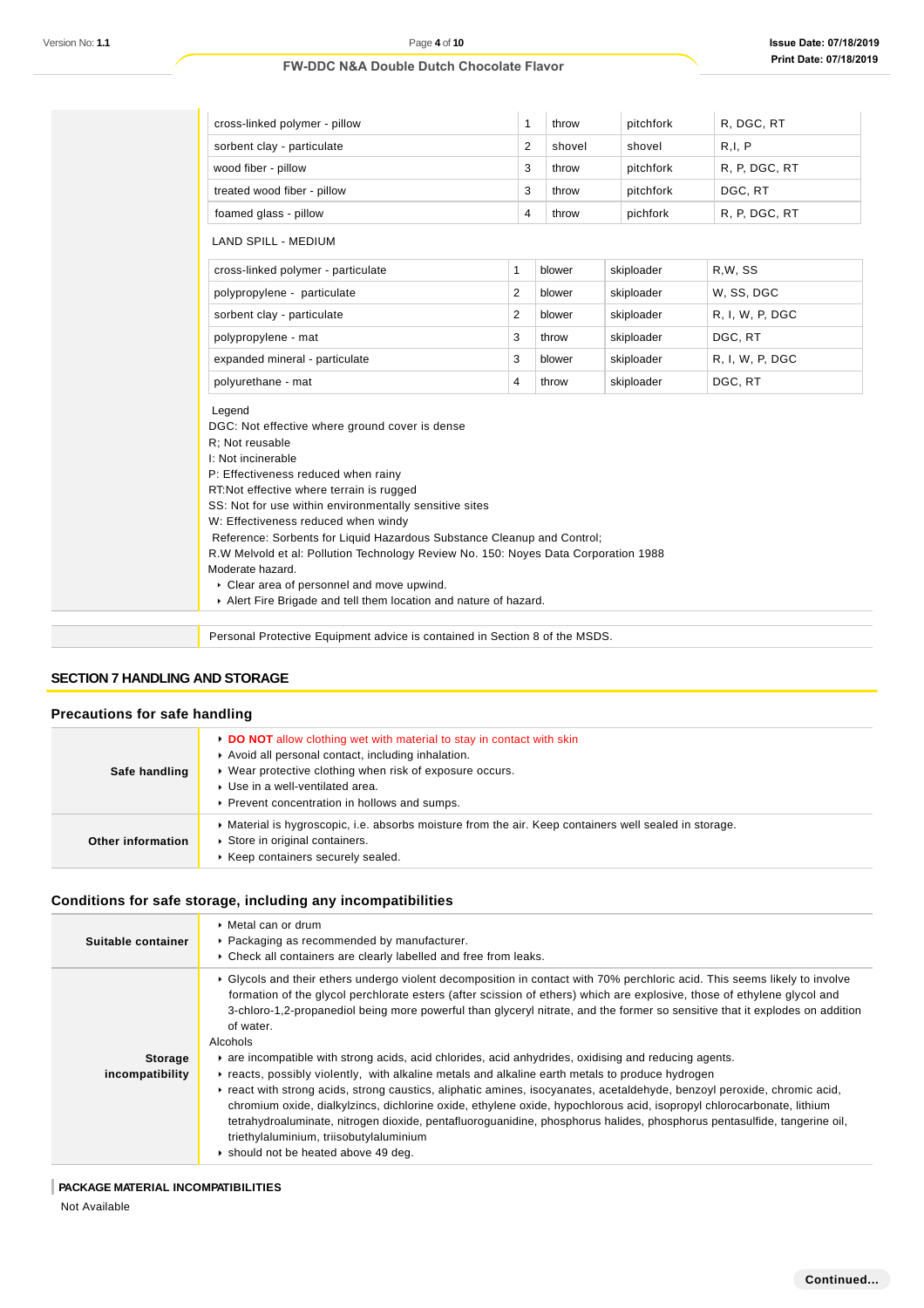### **SECTION 8 EXPOSURE CONTROLS / PERSONAL PROTECTION**

#### **Control parameters**

**OCCUPATIONAL EXPOSURE LIMITS (OEL)**

#### **INGREDIENT DATA**

Not Available

### **EMERGENCY LIMITS**

| Ingredient       | <b>Material name</b>                | TEEL-1            |                     | TEEL-2            | TEEL-3             |
|------------------|-------------------------------------|-------------------|---------------------|-------------------|--------------------|
| propylene glycol | Propylene glycol; (1,2-Propanediol) | $30 \text{ mg/m}$ |                     | 1300 mg/m3        | 7900 mg/m3         |
| vanillin         | Vanilin                             | $10 \text{ mg/m}$ |                     | $10 \text{ mg/m}$ | $310 \text{ mg/m}$ |
|                  |                                     |                   |                     |                   |                    |
| Ingredient       | <b>Original IDLH</b>                |                   | <b>Revised IDLH</b> |                   |                    |

| myrealent        | <b>UNIQUIDED</b> | REVISED IDLA  |
|------------------|------------------|---------------|
| propylene glycol | Not Available    | Not Available |
| vanillin         | Not Available    | Not Available |
| L-valine         | Not Available    | Not Available |
| cocoa butter     | Not Available    | Not Available |
|                  |                  |               |

### **MATERIAL DATA**

for propylene glycol:

Saturated vapour concentration @ 20 deg C.= 65.8 ppm, 204.6 mg/m3; i.e higher concentrations can only occur as aerosols or at higher temperatures. Odour Threshold: Practically odourless.

A small number of individuals show skin irritation or sensitisation from repeated or prolonged exposure to propylene glycol. A workplace environmental exposure limit (WEEL) has been established by AIHA and is thought to be protective against systemic effects.

### **Exposure controls**

| Appropriate<br>engineering controls | Engineering controls are used to remove a hazard or place a barrier between the worker and the hazard. Well-designed<br>engineering controls can be highly effective in protecting workers and will typically be independent of worker interactions to<br>provide this high level of protection.<br>The basic types of engineering controls are:<br>Process controls which involve changing the way a job activity or process is done to reduce the risk.<br>Enclosure and/or isolation of emission source which keeps a selected hazard "physically" away from the worker and<br>ventilation that strategically "adds" and "removes" air in the work environment. |
|-------------------------------------|--------------------------------------------------------------------------------------------------------------------------------------------------------------------------------------------------------------------------------------------------------------------------------------------------------------------------------------------------------------------------------------------------------------------------------------------------------------------------------------------------------------------------------------------------------------------------------------------------------------------------------------------------------------------|
| <b>Personal protection</b>          |                                                                                                                                                                                                                                                                                                                                                                                                                                                                                                                                                                                                                                                                    |
| Eye and face<br>protection          | Safety glasses with side shields.<br>Chemical goggles.<br>▶ Contact lenses may pose a special hazard; soft contact lenses may absorb and concentrate irritants. A written policy<br>document, describing the wearing of lenses or restrictions on use, should be created for each workplace or task.                                                                                                                                                                                                                                                                                                                                                               |
| <b>Skin protection</b>              | See Hand protection below                                                                                                                                                                                                                                                                                                                                                                                                                                                                                                                                                                                                                                          |
| <b>Hands/feet protection</b>        | ▶ Wear chemical protective gloves, e.g. PVC.<br>▶ Wear safety footwear or safety gumboots, e.g. Rubber<br>NOTE:<br>The material may produce skin sensitisation in predisposed individuals. Care must be taken, when removing gloves and<br>other protective equipment, to avoid all possible skin contact.<br>▶ Contaminated leather items, such as shoes, belts and watch-bands should be removed and destroyed.                                                                                                                                                                                                                                                  |
| <b>Body protection</b>              | See Other protection below                                                                                                                                                                                                                                                                                                                                                                                                                                                                                                                                                                                                                                         |
| Other protection                    | • Overalls.<br>▶ P.V.C. apron.<br>▶ Barrier cream.                                                                                                                                                                                                                                                                                                                                                                                                                                                                                                                                                                                                                 |
| <b>Thermal hazards</b>              | Not Available                                                                                                                                                                                                                                                                                                                                                                                                                                                                                                                                                                                                                                                      |

### **Recommended material(s)**

**GLOVE SELECTION INDEX**

Glove selection is based on a modified presentation of the:  **"Forsberg Clothing Performance Index".**

### **Respiratory protection**

Type A-P Filter of sufficient capacity. (AS/NZS 1716 & 1715, EN 143:2000 & 149:2001, ANSI Z88 or national equivalent)

Where the concentration of gas/particulates in the breathing zone,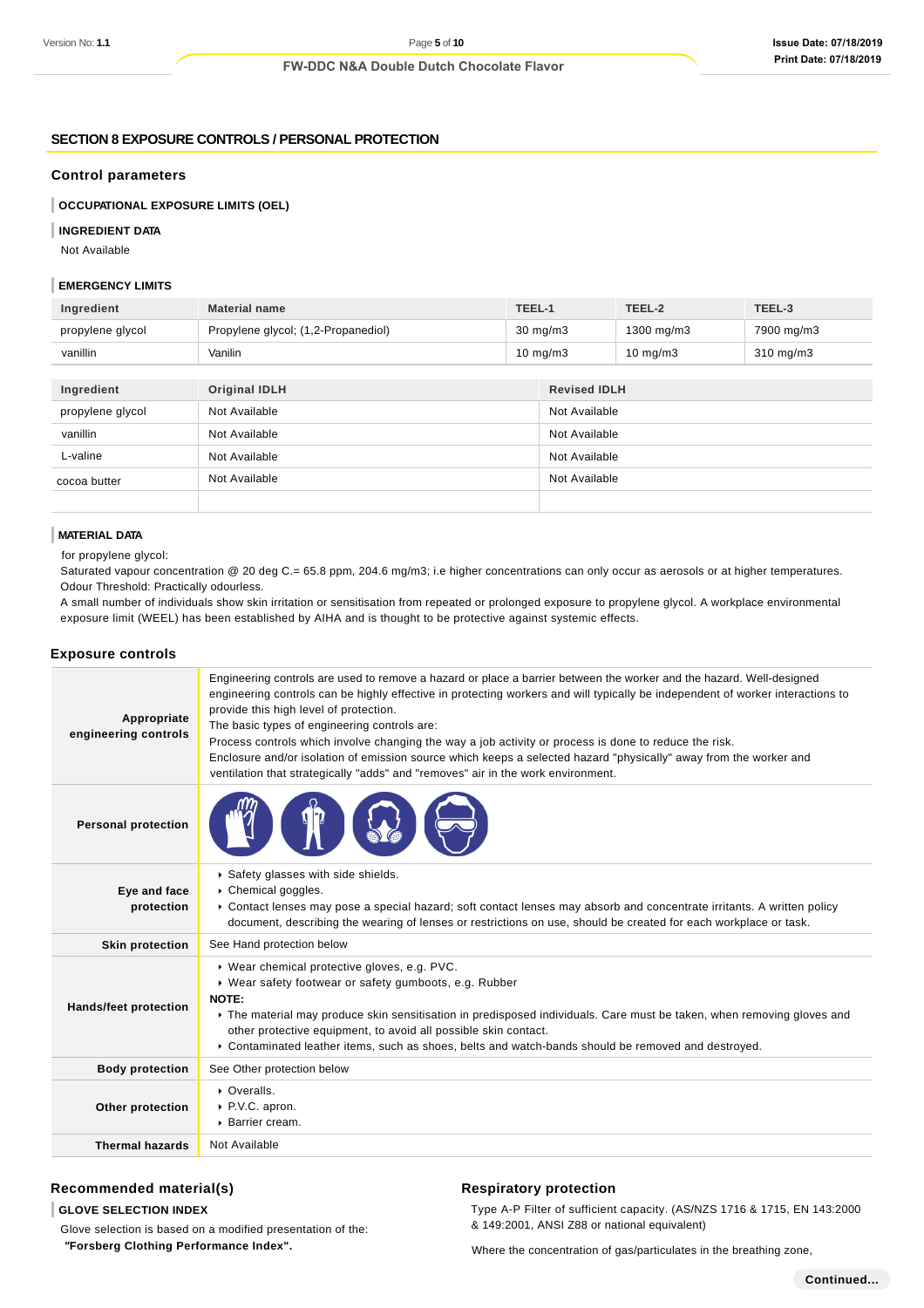The effect(s) of the following substance(s) are taken into account in the **computer-generated** selection:

FW-DDC N&A Double Dutch Chocolate Flavor

| <b>Material</b> | CPI |
|-----------------|-----|
| PE/EVAL/PE      |     |

\* CPI - Chemwatch Performance Index

A: Best Selection

B: Satisfactory; may degrade after 4 hours continuous immersion C: Poor to Dangerous Choice for other than short term immersion **NOTE**: As a series of factors will influence the actual performance of the glove, a final selection must be based on detailed observation. -

\* Where the glove is to be used on a short term, casual or infrequent basis, factors such as "feel" or convenience (e.g. disposability), may dictate a choice of gloves which might otherwise be unsuitable following long-term or frequent use. A qualified practitioner should be consulted.

approaches or exceeds the "Exposure Standard" (or ES), respiratory protection is required.

Degree of protection varies with both face-piece and Class of filter; the nature of protection varies with Type of filter.

| Required<br><b>Minimum</b><br><b>Protection Factor</b> | Half-Face<br>Respirator  | <b>Full-Face</b><br>Respirator    | <b>Powered Air</b><br>Respirator       |
|--------------------------------------------------------|--------------------------|-----------------------------------|----------------------------------------|
| up to $10 \times ES$                                   | A-AUS P2                 | $\blacksquare$                    | A-PAPR-AUS /<br>Class 1 P <sub>2</sub> |
| up to $50 \times ES$                                   | $\overline{\phantom{0}}$ | A-AUS / Class<br>1 P <sub>2</sub> |                                        |
| up to $100 \times ES$                                  | $\overline{\phantom{0}}$ | $A-2$ P <sub>2</sub>              | A-PAPR-2 P2 $\land$                    |

#### ^ - Full-face

 $A(All classes) = Organic vapours, B AUS or B1 = Acid gases, B2 = Acid$ gas or hydrogen cyanide(HCN), B3 = Acid gas or hydrogen cyanide(HCN),  $E =$  Sulfur dioxide(SO2),  $G =$  Agricultural chemicals,  $K =$  Ammonia(NH3),  $Hg =$  Mercury, NO = Oxides of nitrogen, MB = Methyl bromide, AX = Low boiling point organic compounds(below 65 degC)

#### **SECTION 9 PHYSICAL AND CHEMICAL PROPERTIES**

# **Information on basic physical and chemical properties**

| Appearance                                      | Dark brown     |                                                    |                        |
|-------------------------------------------------|----------------|----------------------------------------------------|------------------------|
|                                                 |                |                                                    |                        |
| <b>Physical state</b>                           | Liquid         | <b>Relative density</b><br>(Water = $1$ )          | 1.05                   |
| Odour                                           | Characteristic | <b>Partition coefficient</b><br>n-octanol / water  | Not Available          |
| <b>Odour threshold</b>                          | Not Available  | Auto-ignition<br>temperature (°C)                  | Not Available          |
| pH (as supplied)                                | Not Available  | Decomposition<br>temperature                       | Not Available          |
| Melting point /<br>freezing point (°C)          | Not Available  | Viscosity (cSt)                                    | Not Available          |
| Initial boiling point<br>and boiling range (°C) | Not Available  | <b>Molecular weight</b><br>(q/mol)                 | Not Available          |
| Flash point (°C)                                | $>93$          | <b>Taste</b>                                       | Double Dutch chocolate |
| <b>Evaporation rate</b>                         | Not Available  | <b>Explosive properties</b>                        | Not Available          |
| Flammability                                    | Not Applicable | <b>Oxidising properties</b>                        | Not Available          |
| <b>Upper Explosive Limit</b><br>(%)             | Not Available  | <b>Surface Tension</b><br>(dyn/cm or mN/m)         | Not Available          |
| <b>Lower Explosive Limit</b><br>(%)             | Not Available  | <b>Volatile Component</b><br>$(% \mathcal{L}_{0})$ | Not Available          |
| Vapour pressure (kPa)                           | Not Available  | Gas group                                          | Not Available          |
| Solubility in water<br>(g/L)                    | Miscible       | pH as a solution (1%)                              | Not Available          |
| Vapour density (Air =<br>1)                     | Not Available  | VOC g/L                                            | Not Available          |

### **SECTION 10 STABILITY AND REACTIVITY**

| Reactivity                                   | See section 7                                                                                                                        |
|----------------------------------------------|--------------------------------------------------------------------------------------------------------------------------------------|
| <b>Chemical stability</b>                    | • Unstable in the presence of incompatible materials.<br>▶ Product is considered stable.<br>Hazardous polymerisation will not occur. |
| <b>Possibility of</b><br>hazardous reactions | See section 7                                                                                                                        |
| <b>Conditions to avoid</b>                   | See section 7                                                                                                                        |
| Incompatible materials                       | See section 7                                                                                                                        |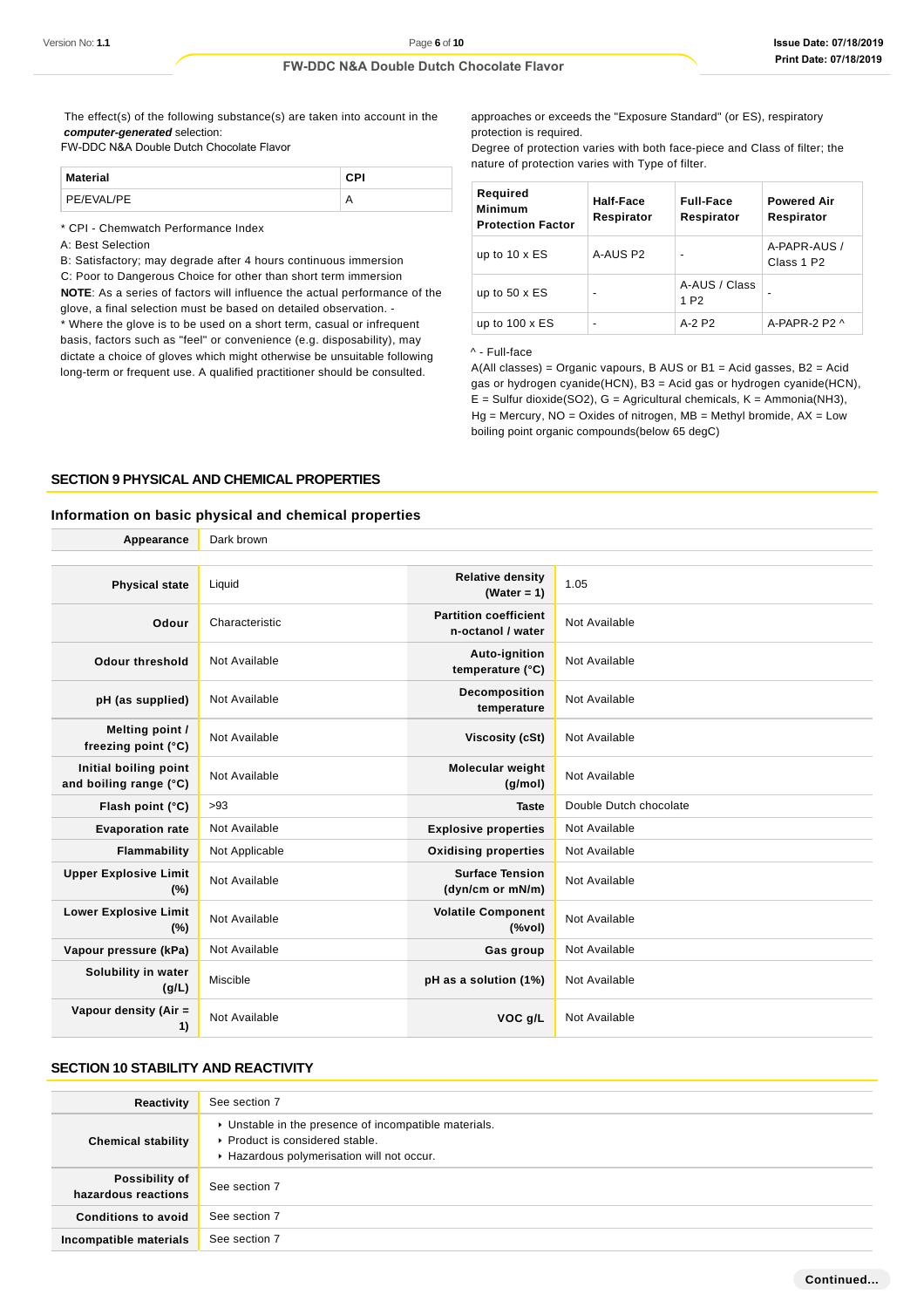**Hazardous decomposition products**

See section 5

# **SECTION 11 TOXICOLOGICAL INFORMATION**

# **Information on toxicological effects**

| <b>Inhaled</b>      | The material is not thought to produce respiratory irritation (as classified by EC Directives using animal models).<br>Nevertheless inhalation of vapours, fumes or aerosols, especially for prolonged periods, may produce respiratory discomfort<br>and occasionally, distress.<br>Inhalation of vapours may cause drowsiness and dizziness. This may be accompanied by narcosis, reduced alertness, loss<br>of reflexes, lack of coordination and vertigo.                                                                                                                                                                                                                                                                                                                                                                                                                                                                                                                                                                        |
|---------------------|--------------------------------------------------------------------------------------------------------------------------------------------------------------------------------------------------------------------------------------------------------------------------------------------------------------------------------------------------------------------------------------------------------------------------------------------------------------------------------------------------------------------------------------------------------------------------------------------------------------------------------------------------------------------------------------------------------------------------------------------------------------------------------------------------------------------------------------------------------------------------------------------------------------------------------------------------------------------------------------------------------------------------------------|
| Ingestion           | Accidental ingestion of the material may be damaging to the health of the individual.<br>Ingestion of propylene glycol produced reversible central nervous system depression in humans following ingestion of 60 ml.<br>Symptoms included increased heart-rate (tachycardia), excessive sweating (diaphoresis) and grand mal seizures in a 15<br>month child who ingested large doses (7.5 ml/day for 8 days) as an ingredient of vitamin preparation.<br>Excessive repeated ingestions may cause hypoglycaemia (low levels of glucose in the blood stream) among susceptible<br>individuals; this may result in muscular weakness, incoordination and mental confusion.                                                                                                                                                                                                                                                                                                                                                             |
| <b>Skin Contact</b> | Skin contact is not thought to have harmful health effects (as classified under EC Directives); the material may still produce<br>health damage following entry through wounds, lesions or abrasions.<br>The material may produce moderate skin irritation; limited evidence or practical experience suggests, that the material either:<br>produces moderate inflammation of the skin in a substantial number of individuals following direct contact and/or<br>▶ produces significant, but moderate, inflammation when applied to the healthy intact skin of animals (for up to four hours),<br>such inflammation being present twenty-four hours or more after the end of the exposure period.<br>Skin irritation may also be present after prolonged or repeated exposure; this may result in a form of contact dermatitis<br>(nonallergic). The dermatitis is often characterised by skin redness (erythema) and swelling (oedema) which may progress to<br>blistering (vesiculation), scaling and thickening of the epidermis. |
| Eye                 | Irritation of the eyes may produce a heavy secretion of tears (lachrymation).<br>Limited evidence or practical experience suggests, that the material may cause eye irritation in a substantial number of<br>individuals. Repeated or prolonged eye contact may cause inflammation characterised by temporary redness (similar to<br>windburn) of the conjunctiva (conjunctivitis); temporary impairment of vision and/or other transient eye damage/ulceration<br>may occur.                                                                                                                                                                                                                                                                                                                                                                                                                                                                                                                                                        |
| Chronic             | Limited evidence suggests that repeated or long-term occupational exposure may produce cumulative health effects<br>involving organs or biochemical systems.<br>Limited evidence shows that inhalation of the material is capable of inducing a sensitisation reaction in a significant number<br>of individuals at a greater frequency than would be expected from the response of a normal population.<br>Pulmonary sensitisation, resulting in hyperactive airway dysfunction and pulmonary allergy may be accompanied by fatigue,<br>malaise and aching. Significant symptoms of exposure may persist for extended periods, even after exposure ceases.                                                                                                                                                                                                                                                                                                                                                                          |

| <b>FW-DDC N&amp;A</b>                   | <b>TOXICITY</b>                                  | <b>IRRITATION</b>                  |                               |                   |
|-----------------------------------------|--------------------------------------------------|------------------------------------|-------------------------------|-------------------|
| Double Dutch<br><b>Chocolate Flavor</b> | Not Available                                    | Not Available                      |                               |                   |
|                                         |                                                  |                                    |                               |                   |
|                                         | <b>TOXICITY</b>                                  | <b>IRRITATION</b>                  |                               |                   |
|                                         | Dermal (rabbit) LD50: >2000 mg/kg <sup>[1]</sup> | Eye (rabbit): 100 mg - mild        |                               |                   |
| propylene glycol                        | Oral (rat) LD50: 20000 mg/kgd <sup>[2]</sup>     | Eye (rabbit): 500 mg/24h - mild    |                               |                   |
|                                         |                                                  | Skin(human):104 mg/3d Intermit Mod |                               |                   |
|                                         |                                                  |                                    | Skin(human):500 mg/7days mild |                   |
|                                         |                                                  |                                    |                               |                   |
|                                         | <b>TOXICITY</b>                                  |                                    |                               | <b>IRRITATION</b> |
| vanillin                                | dermal (rat) LD50: >2000 mg/kg <sup>[1]</sup>    |                                    |                               | Not Available     |
|                                         | Oral (rat) LD50: 1400 mg/kg <sup>[1]</sup>       |                                    |                               |                   |
|                                         |                                                  |                                    |                               |                   |
|                                         | <b>TOXICITY</b>                                  |                                    |                               | <b>IRRITATION</b> |
| L-valine                                | Not Available                                    |                                    |                               | Not available     |
|                                         |                                                  |                                    |                               |                   |
|                                         | <b>TOXICITY</b>                                  | <b>IRRITATION</b>                  |                               |                   |
| cocoa butter                            | Not Available                                    | Nil reported                       |                               |                   |
|                                         |                                                  |                                    |                               |                   |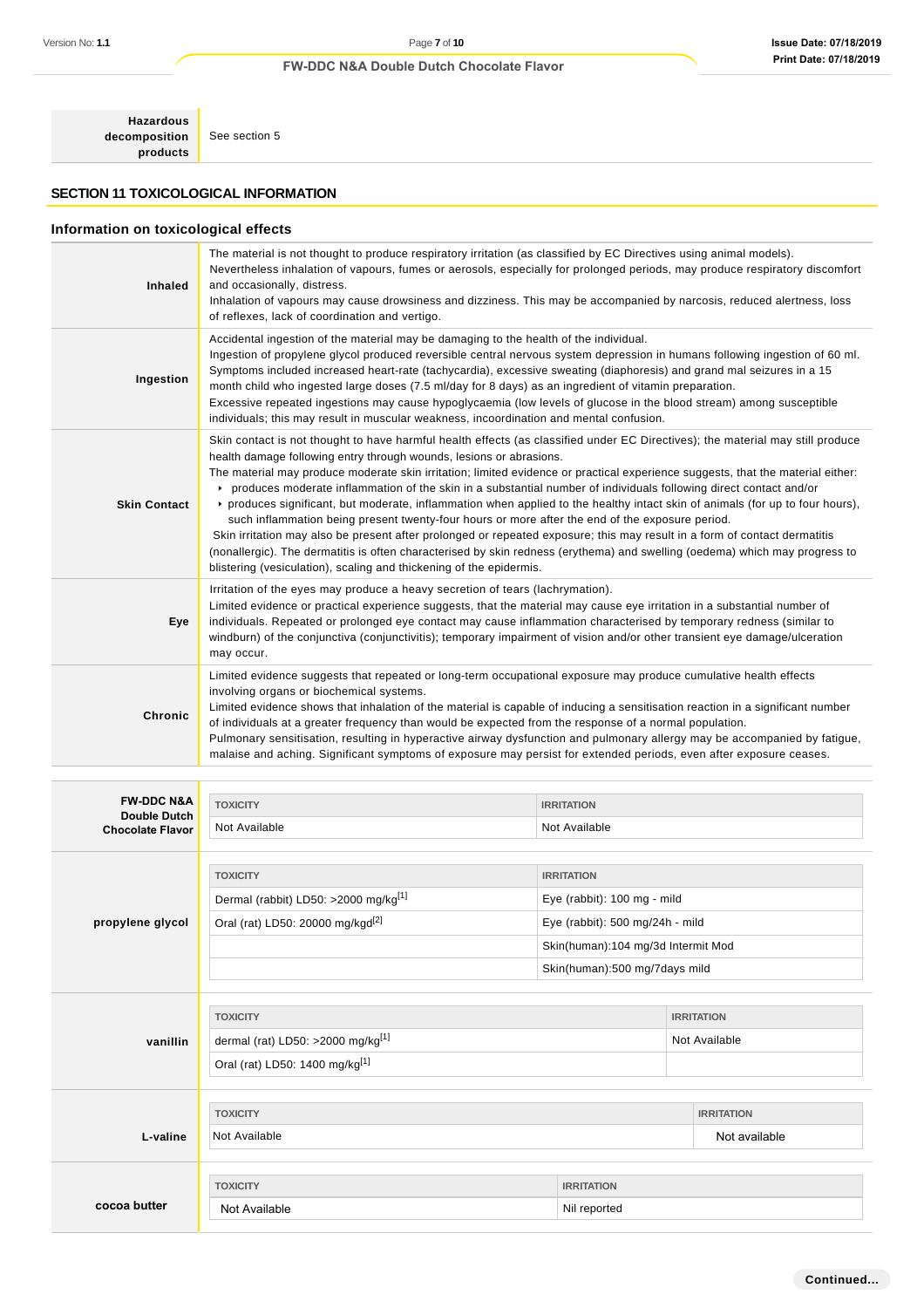### Legend: 1. Value obtained from Europe ECHA Registered Substances - Acute toxicity 2.\* Value obtained from manufacturer's msds. Unless otherwise specified data extracted from RTECS - Register of Toxic Effect of chemical Substances No significant acute toxicological data identified in literature search. **FW-DDC N&A** The acute oral toxicity of propylene glycol is very low, and large quantities are required to cause perceptible health **Double Dutch** damage in humans. Serious toxicity generally occurs only at plasma concentrations over 1 g/L, which requires extremely **Chocolate Flavor** high intake over a relatively short period of time. It would be nearly impossible to reach toxic levels by consuming foods or supplements, which contain at most 1 g/kg of PG. The material may cause skin irritation after prolonged or repeated exposure and may produce a contact dermatitis (nonallergic). This form of dermatitis is often characterised by skin redness (erythema) and swelling the epidermis. Histologically there may be intercellular oedema of the spongy layer (spongiosis) and intracellular oedema of the **PROPYLENE GLYCOL** epidermis. The acute oral toxicity of propylene glycol is very low, and large quantities are required to cause perceptible health damage in humans. For certain benzyl derivatives: All members of this group (benzyl, benzoate and 2-hydroxybenzoate (salicylate) esters) contain a benzene ring bonded directly to an oxygenated functional group (aldehyde or ester) that is hydrolysed and/or oxidised to a benzoic acid derivative. As a stable animal metabolite, benzoic acid derivatives are efficiently excreted primarily in the urine. These **VANILLIN** reaction pathways have been reported in both aquatic and terrestrial species. The similarity of their toxicologic properties is a reflection their participation in these common metabolic pathways. Miosis, somnolence, muscle weakness, coma, respiratory stimulation, maternal effects involving ovaries, fallopian tubes, uterus, cervix and vagina recorded. **L-VALINE** Micro-organism cell mutagen. **COCOA BUTTER** No significant acute toxicological data identified in literature search. **Acute Toxicity Carcinogenicity**  $\circ$ **Skin I**rritation/Corrosion **Community Reproductivity**  $\circ$ **Serious Eye STOT - Single** Ÿ  $\circ$ **Damage/Irritation Exposure Respiratory or Skin STOT - Repeated**  $\circ$  $\circlearrowright$ **sensitisation Exposure Mutagenicity CONSISTENT CONSISTENT ASPIRATION HAZARDIA**  $\circ$

**Legend:** – Data required to make classification available

 $\blacktriangleright$  – Data available but does not fill the criteria for classification

 $\bigcirc$  – Data Not Available to make classification

# **CMR STATUS**

Not Applicable

# **SECTION 12 ECOLOGICAL INFORMATION**

#### **Toxicity**

#### **NOT AVAILABLE**

| Ingredient       | Endpoint      | <b>Test Duration</b> | <b>Effect</b> | Value         | <b>Species</b> | <b>BCF</b>    |
|------------------|---------------|----------------------|---------------|---------------|----------------|---------------|
| propylene glycol | Not Available | Not Available        | Not Available | Not Available | Not Available  | Not Available |
| vanillin         | Not Available | Not Available        | Not Available | Not Available | Not Available  | Not Available |
| L-valine         | Not Available | Not Available        | Not Available | Not Available | Not Available  | Not Available |
| cocoa butter     | Not Available | Not Available        | Not Available | Not Available | Not Available  | Not Available |
|                  |               |                      |               |               |                |               |

Propylene glycol is known to exert high levels of biochemical oxygen demand (BOD) during degradation in surface waters. This process can adversely affect aquatic life by consuming oxygen needed by aquatic organisms for survival. Large quantities of dissolved oxygen (DO) in the water column are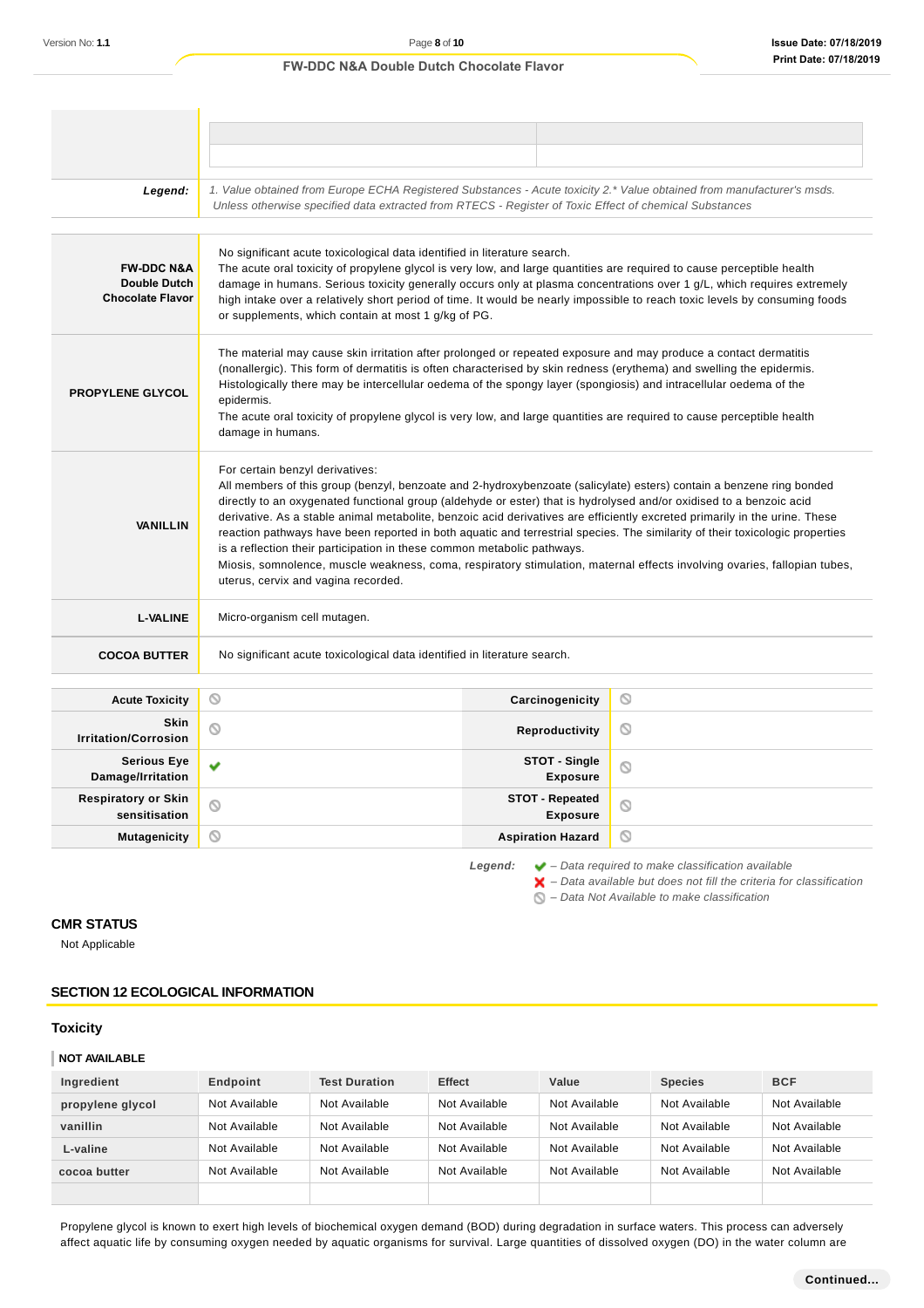consumed when microbial populations decompose propylene glycol. Sufficient dissolved oxygen levels in surface waters are critical for the survival of fish, macro-invertebrates, and other aquatic organisms.

### **Persistence and degradability**

| Ingredient       | Persistence: Water/Soil | Persistence: Air |
|------------------|-------------------------|------------------|
| propylene glycol | LOW                     | <b>LOW</b>       |
| vanillin         | LOW                     | LOW              |
| L-valine         | <b>HIGH</b>             | <b>HIGH</b>      |
|                  |                         |                  |

# **Bioaccumulative potential**

| Ingredient       | <b>Bioaccumulation</b>  |
|------------------|-------------------------|
| propylene glycol | $LOW (BCF = 1)$         |
| vanillin         | LOW (LogKOW = $1.21$ )  |
| L-valine         | LOW (LogKOW = $-2.26$ ) |
|                  |                         |

# **Mobility in soil**

| Ingredient       | <b>Mobility</b>      |
|------------------|----------------------|
| propylene glycol | $HIGH (KOC = 1)$     |
| vanillin         | $LOW (KOC = 38.45)$  |
| L-valine         | LOW (KOC = $4.341$ ) |
|                  |                      |

# **SECTION 13 DISPOSAL CONSIDERATIONS**

#### **Waste treatment methods Product / Packaging disposal** Legislation addressing waste disposal requirements may differ by country, state and/ or territory. Each user must refer to laws operating in their area. In some areas, certain wastes must be tracked. A Hierarchy of Controls seems to be common - the user should investigate: **Reduction** ▶ Reuse ▶ Recycling Disposal (if all else fails) This material may be recycled if unused, or if it has not been contaminated so as to make it unsuitable for its intended use.

# **SECTION 14 TRANSPORT INFORMATION**

| <b>Labels Required</b>  |           |
|-------------------------|-----------|
| <b>Marine Pollutant</b> | <b>NO</b> |

# **Land transport (DOT): NOT REGULATED FOR TRANSPORT OF DANGEROUS GOODS**

### **Air transport (ICAO-IATA / DGR): NOT REGULATED FOR TRANSPORT OF DANGEROUS GOODS**

# **Sea transport (IMDG-Code / GGVSee): NOT REGULATED FOR TRANSPORT OF DANGEROUS GOODS**

### **Transport in bulk according to Annex II of MARPOL 73 / 78 and the IBC code**

| <b>Source</b>                                                                                      | Ingredient   | <b>Pollution Category</b> |
|----------------------------------------------------------------------------------------------------|--------------|---------------------------|
| IMO MARPOL 73/78<br>(Annex II) - List of<br>Noxious Liquid<br>Substances Carried in<br><b>Bulk</b> | cocoa butter |                           |

# **SECTION 15 REGULATORY INFORMATION**

**Safety, health and environmental regulations / legislation specific for the substance or mixture**